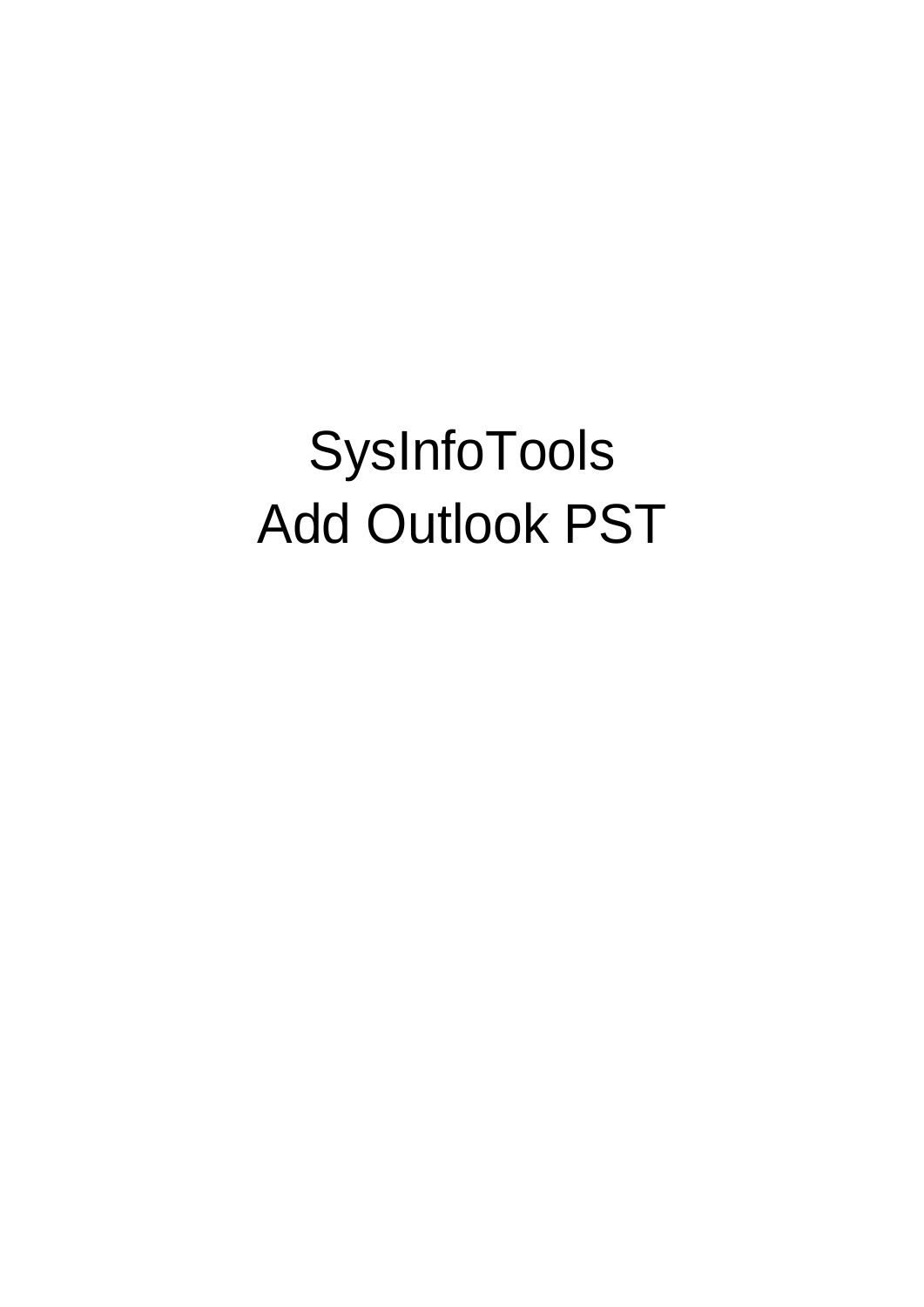# **Table of Contents**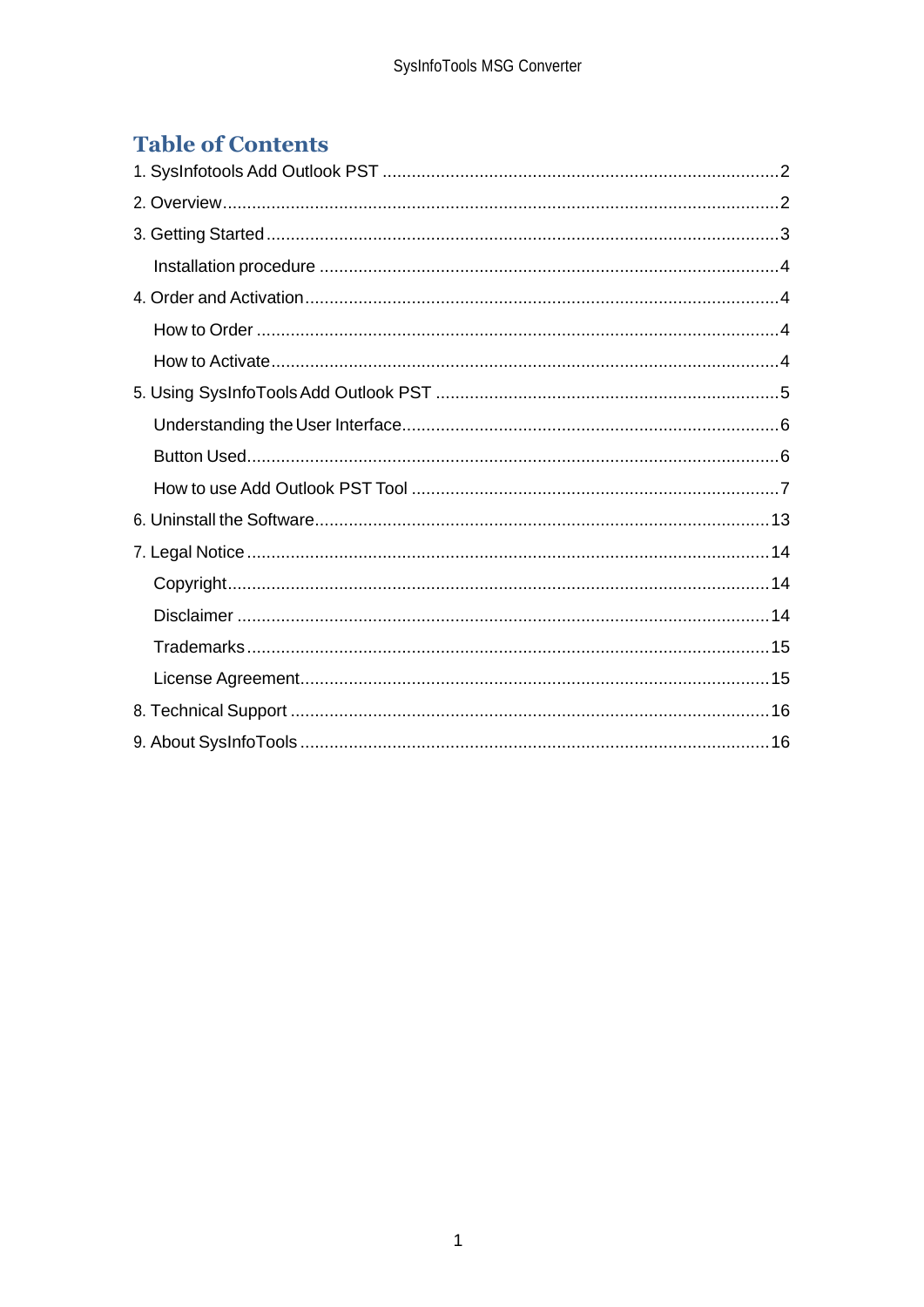

# <span id="page-2-0"></span>**1. SysInfotools Add Outlook PST**

# <span id="page-2-1"></span>**2.Overview**

SysInfoTools' Add Outlook PST Tool is one of the most advanced tools that allows you to add multiple PST files to your MS Outlook profile. The tool is comprised of so many versatile features that lets users add orphan PST file on their MS Outlook account without any changes in their PST attributes. The Add Outlook PST Tool is a one-stop solution to add multiple Outlook PST files So, whenever users need to add different PST mailboxes, they can trust our software to perform addition of PST file(s) in a few seconds.

## Key features of SysInfoTools Add Outlook PST Tool are:

- Performs **quick** and a **safe addition** of selected PST files to **Outlook**
- Supports **multiple PST** files at one time to save users' valuable time
- Provides **advanced search** feature to find the PST files from the system
- PST files of **ANSI and UNICODE** types can be added simultaneously in Outlook
- Highly **interactive** and **user-friendly** interface, i.e. no technical knowledge is required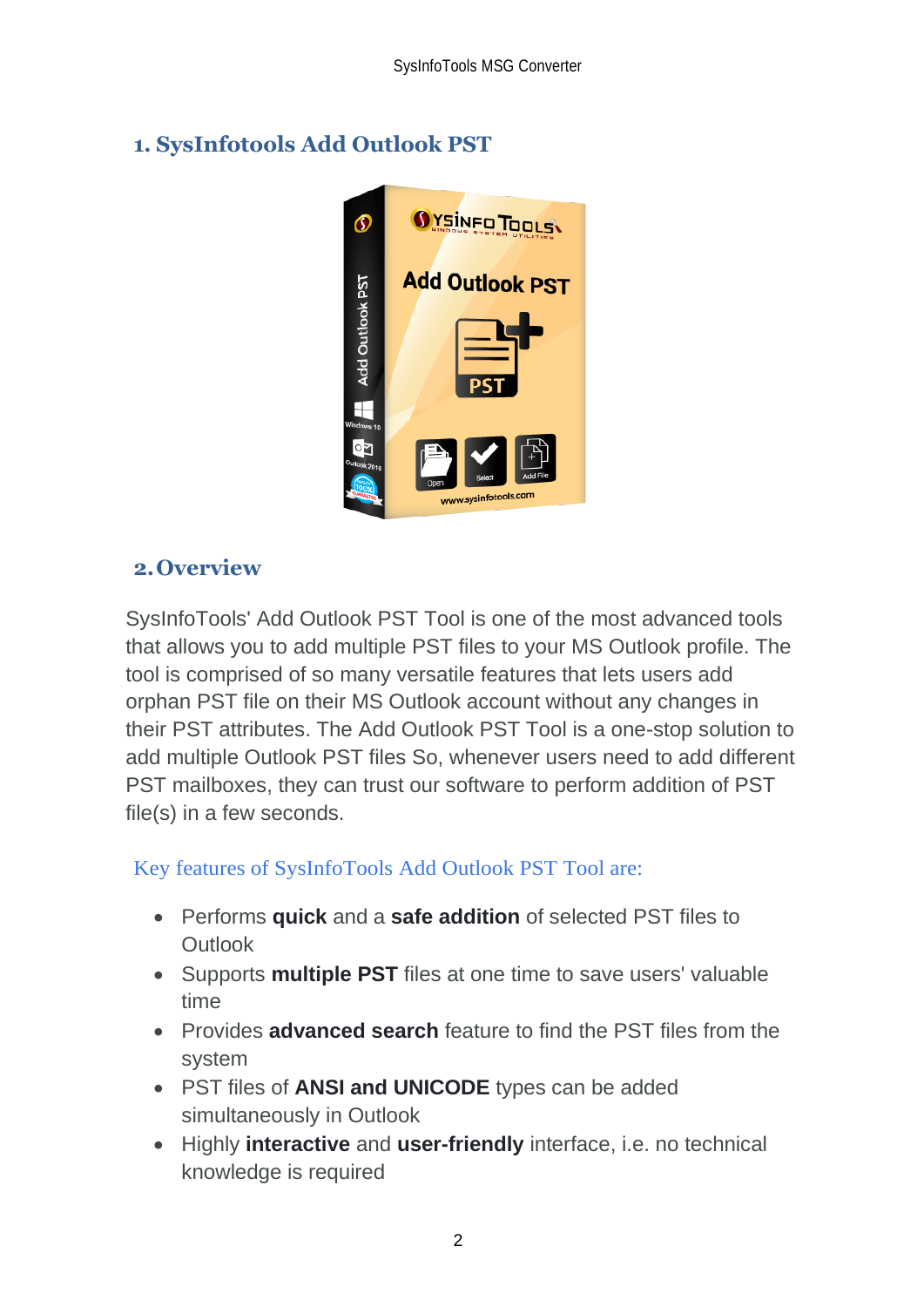- Supports all major versions of **Microsoft Outlook 2016** and **Windows OS including Win 10**.
- **Free** Add Outlook PST tool is also available to **add 1O MB** of PST files

## <span id="page-3-0"></span>**3.Getting Started**

- [Installation Procedure\(](#page-3-1)See 3.1)
- Order And Activation (See 4.)

### <span id="page-3-1"></span>**Installation procedure**

To install **SysInfoTools Add Outlook PST** Tool, follow the steps given below:

1. Download demo version of the software setup (executable file or .exe) from the page linked below:

<https://www.sysinfotools.com/recovery/add-outlook-pst.php>

- 2. Double-click the setup to install the software onyour system.
- 3. Follow the steps on the setup wizard to install the software on your system.
- 4. After a successful completion, the setup wizard will pop-up the message of setup completion on your monitor screen.
- 5. Now click **Finish** to launch the software on your system.

**Note:**MicrosoftOutlookmustbeinstalledonyoursysteminorderto use **SysInfoTools Add Outlook PST** Tool.

## <span id="page-3-2"></span>**4. Order and Activation**

- [How to Order](#page-3-3)(See4.1)
- **[How to Activate](#page-4-0)** (See 4.2)

### <span id="page-3-3"></span>**How to Order**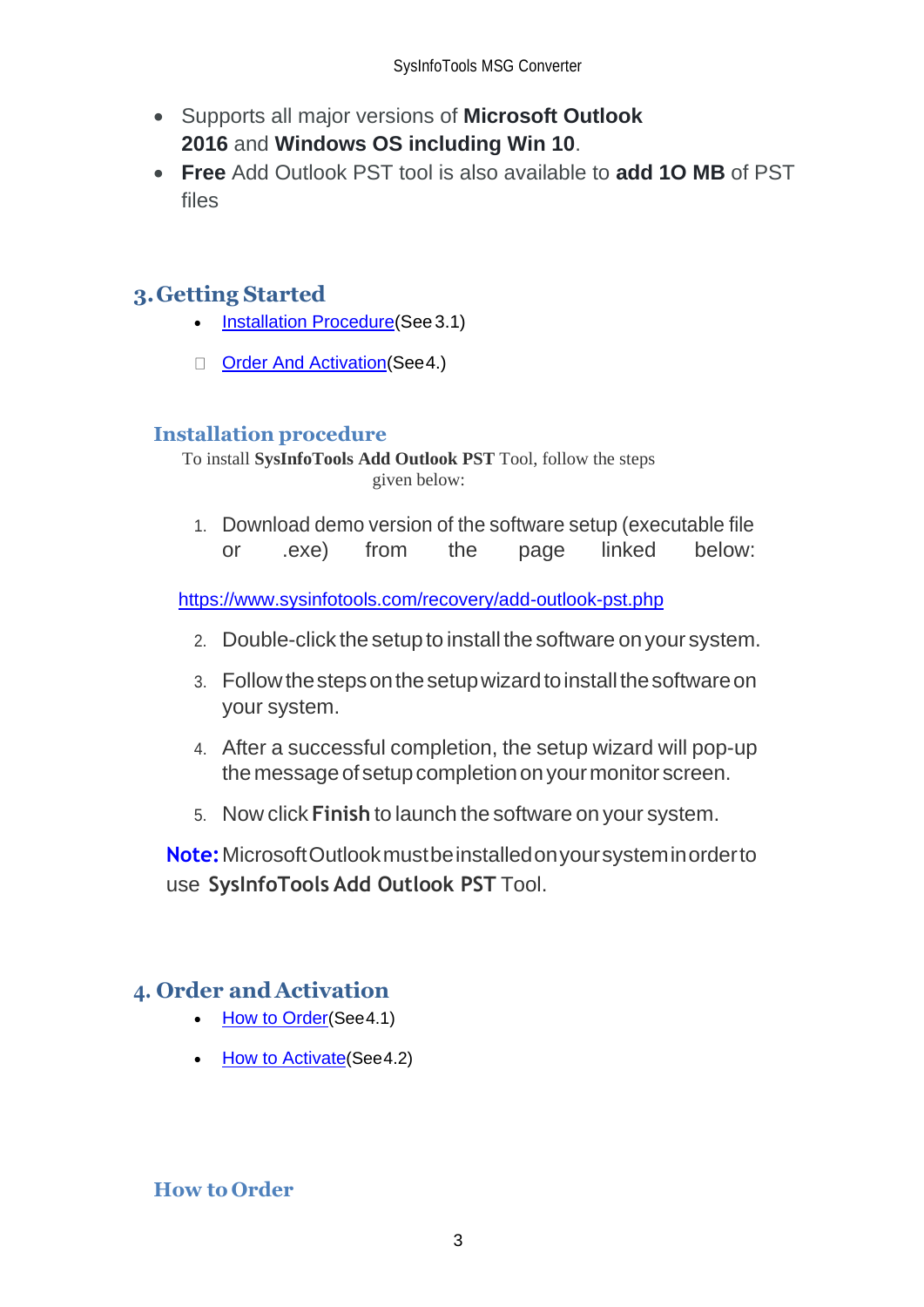The software can be purchased by making online payments. Click on the link shown below to have a look at the pricing details and to place an order.

<https://www.sysinfotools.com/buynow/add-outlook-pst.php>

Once the payment is received, an order number is sent to you via e-mail.

#### <span id="page-4-0"></span>**How to Activate**

As you purchase the software, an Order Number is generated and provided to you. This order number has to be entered in the Registration window of the full version of Add Outlook PST tool.

• Open **SysInfoTools Add Outlook PST** software in your system, software registration dialog will pop-up on your screen to enter software authentication key.

| SysInfoTools Software Registration |  |
|------------------------------------|--|
| Authentication Code:               |  |
|                                    |  |
|                                    |  |
| I don't have authentication code   |  |
| Cancel<br>Help<br>Activate         |  |

• Click the **"I don't have Authentication Code"** check box, following fields will be displayed in the registration dialog:

|                                    | SysInfoTools Software Registration |          |
|------------------------------------|------------------------------------|----------|
| Email Address:                     |                                    |          |
| Order Number:                      |                                    |          |
| Path to save file:                 | C:\Users\SAM\Desktop               | $\cdots$ |
| √ I don't have authentication code |                                    |          |
| Get Authenticatication Code        | <b>Help</b><br>Cancel              |          |

**Email Address:** In this field, you need to enter your email address, which you have used to register **Add Outlook PST** software.

**Order Number:** In this field, you need to enter the Order Number which has been provided to you at the time of purchasing the software.

**Path to save the file:** Select the path where you want to save the .info file which is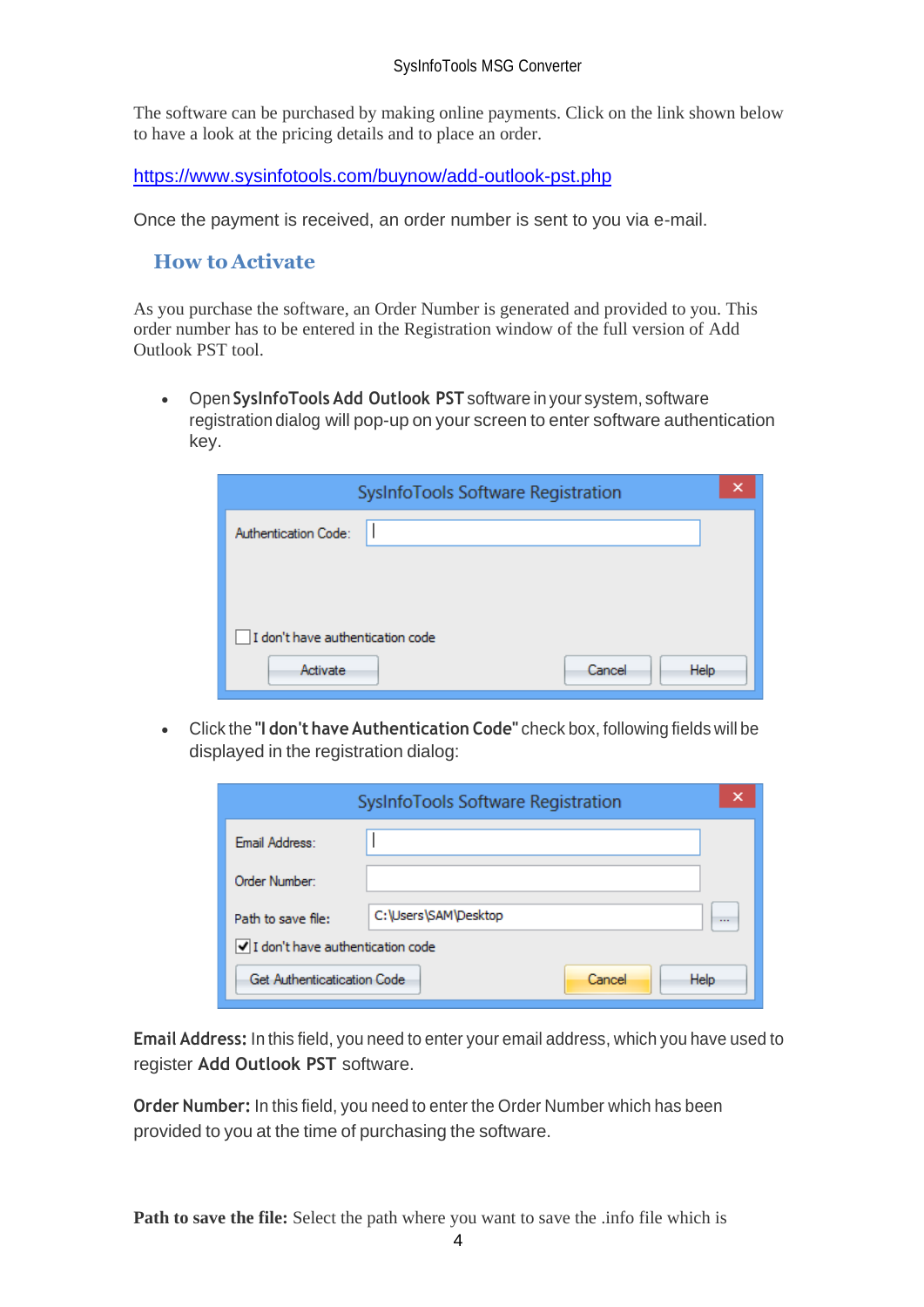generated after clicking on **"Get Authentication Code"**, by default **.info** file will saved on desktop of your system.

Send this **.info file** generated by the software at [sales@sysinfotools.com,](mailto:sales@sysinfotools.com) after getting **.info** file sales department will send you software activation key within a couple of minutes.

**For any software related queries email at:** [support@sysinfotools.com](mailto:support@sysinfotools.com)

# <span id="page-5-0"></span>**5. Using SysInfoTools Add Outlook PST**

- [Understanding](#page-5-1) the User Interface (See 5.1)
- [Button Used](#page-5-2)(See 5.2)
- How to Use the PST Split [software?](#page-6-0)(See 5.3)

#### <span id="page-5-1"></span>**Understanding the UserInterface**

<span id="page-5-2"></span>At the very first moment, you start the SysInfo Add Outlook PST tool, You can see the following interface.

| YSINFO TOOLS<br><b>Add Outlook PST</b><br><b>Attach multiple PST files in MS Outlook</b>                  |                  |
|-----------------------------------------------------------------------------------------------------------|------------------|
| Search files<br><b>Add files</b><br>Remove All<br>Remove                                                  |                  |
| File Name                                                                                                 | File Size(Bytes) |
|                                                                                                           |                  |
|                                                                                                           |                  |
|                                                                                                           |                  |
|                                                                                                           |                  |
|                                                                                                           |                  |
| ш<br>∢                                                                                                    | ь                |
| Log Created in path: C:\Program Files (x86)\SysInfoTools-Add-PST-x86(Full) v1.0\log_3-2-2015-15-28-12.txt |                  |
|                                                                                                           |                  |
| Add PST files to Ms Outlook>><br>Help<br>Add pst files to continue the process.                           | Close            |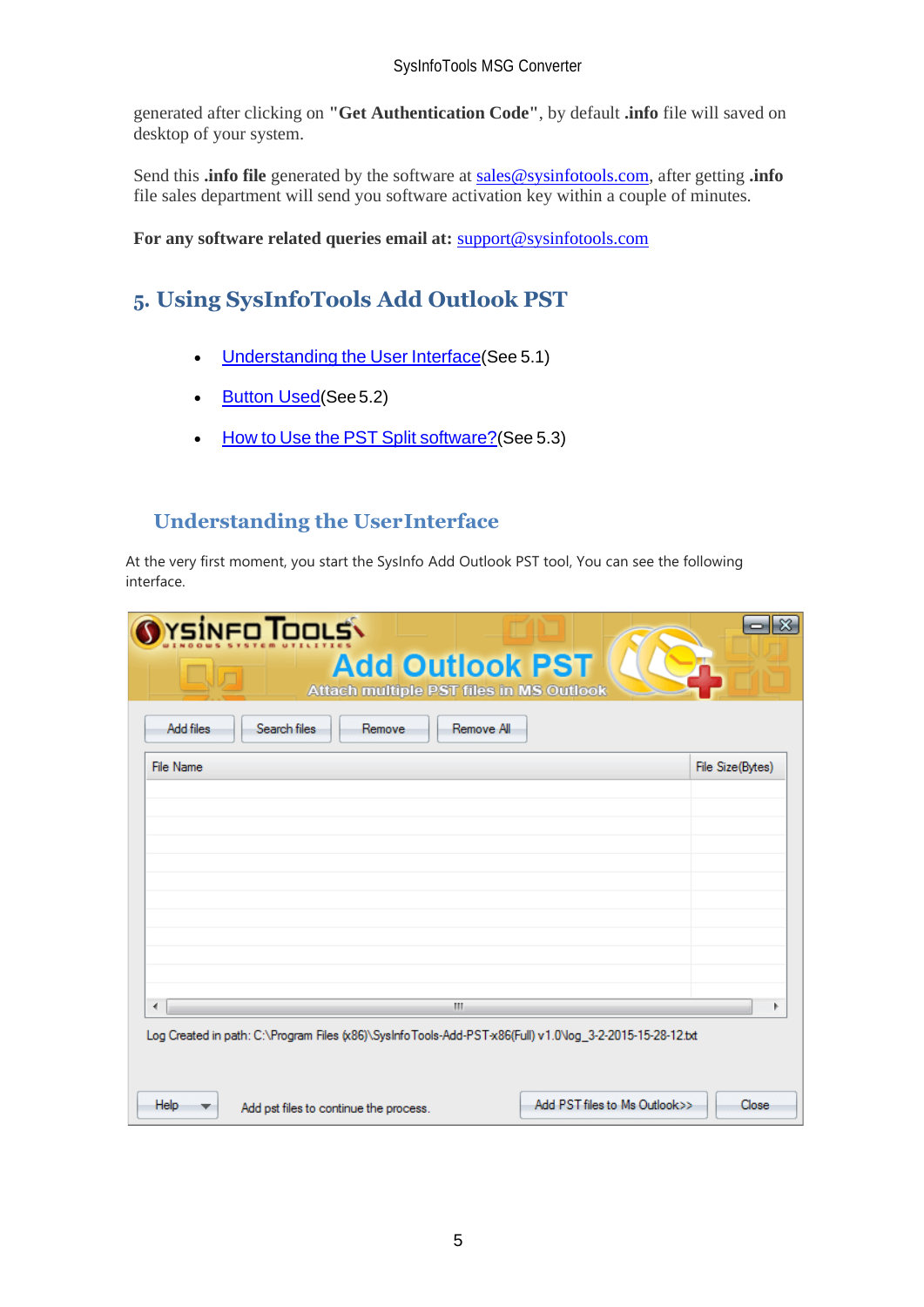# <span id="page-6-0"></span>**How to use Add Outlook PST Tool**

**Step 1:** Run SysInfoTools Add Outlook PST tool and click on Add File button to select the PST files.

| YSÍNFO TOOLS<br><b>Add Outlook PST</b><br>Attach multiple PST files in MS Outlook<br>Search files<br>Add files<br>Remove All<br>Remove |                                        |
|----------------------------------------------------------------------------------------------------------------------------------------|----------------------------------------|
| <b>File Name</b>                                                                                                                       | File Size(Bytes)                       |
|                                                                                                                                        |                                        |
|                                                                                                                                        |                                        |
|                                                                                                                                        |                                        |
|                                                                                                                                        |                                        |
|                                                                                                                                        |                                        |
| Ш<br>∢                                                                                                                                 |                                        |
| Log Created in path: C:\Program Files (x86)\SysInfoTools-Add-PST-x86(Full) v1.0\log_3-2-2015-15-28-12.txt                              |                                        |
| Help<br>Add pst files to continue the process.                                                                                         | Add PST files to Ms Outlook>><br>Close |

**Step 2:** Ensure that the PST files you have selected are not corrupted and click OK.

| YSÍNFO TOOLS<br><b>Add Outlook PST</b><br>Attach multiple PST files in MS Outlook                                |
|------------------------------------------------------------------------------------------------------------------|
| <b>Add files</b><br>Search files<br>Remove All<br>Remove                                                         |
| File Name<br>File Size(Bytes)<br>SysInfoTools Add Outlook PST x86(Full) v1.0<br>$-23$                            |
| Please make sure that pst files are not corrupt.                                                                 |
| OK                                                                                                               |
| m.<br>Log Created in path: C:\Program Files (x86)\SysInfo Tools-Add-PST-x86(Full) v1.0\log_3-2-2015-15-28-12.txt |
| Add PST files to Ms Outlook>><br>Help<br>Close<br>Add pst files to continue the process.                         |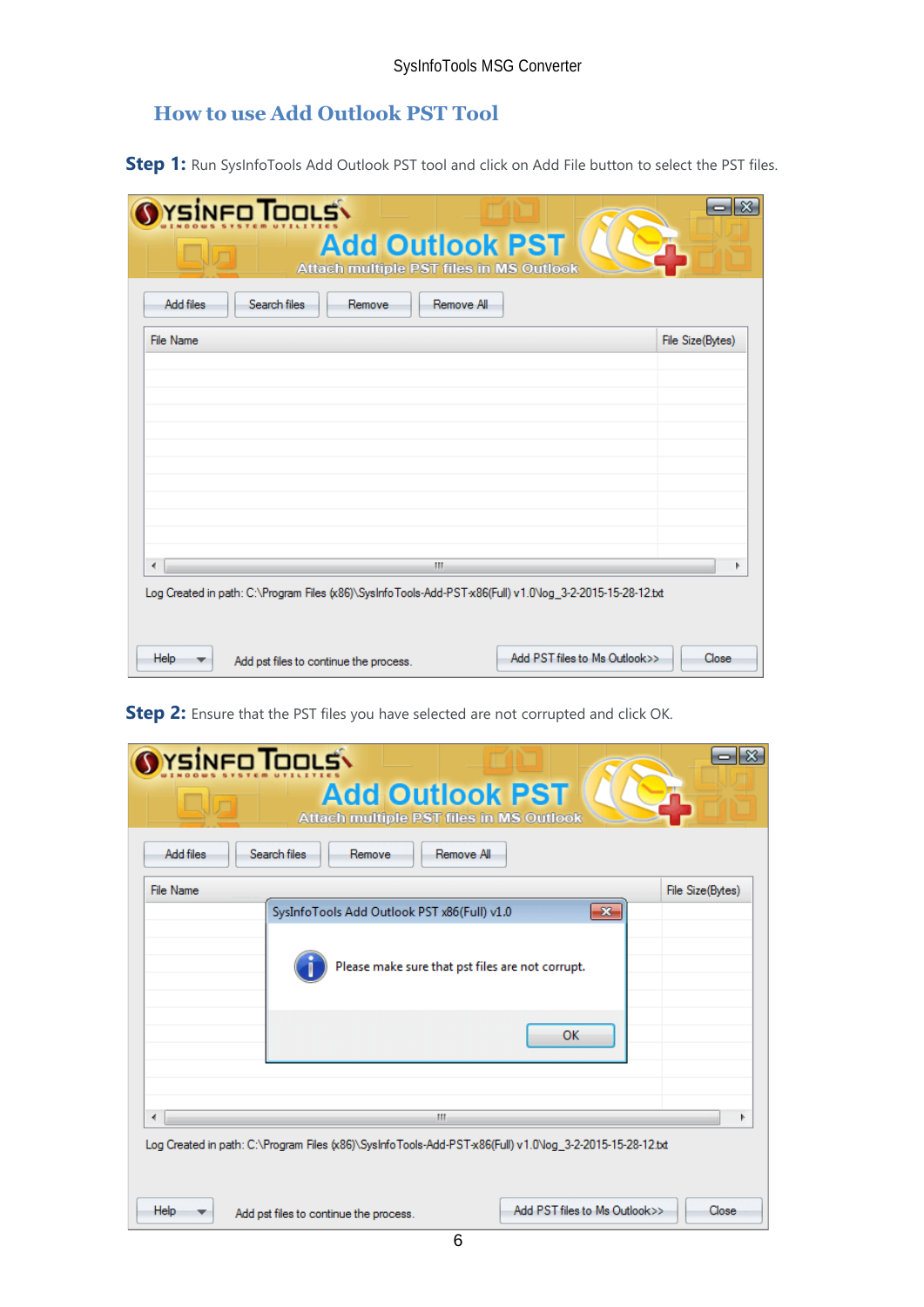| Step 3: Now, select the files that you wish to import into Outlook profile. |  |
|-----------------------------------------------------------------------------|--|
|-----------------------------------------------------------------------------|--|

| Open                                           | « Local Disk (D:) > PST Files<br>↫<br>÷                       | Search PST Files                                             | $\mathbb{Z}$<br>م                         |
|------------------------------------------------|---------------------------------------------------------------|--------------------------------------------------------------|-------------------------------------------|
| Organize $\blacktriangledown$<br>New folder    |                                                               | 睚                                                            |                                           |
| <b>Desktop</b>                                 | ∽<br>Name                                                     | Date modified                                                | Type                                      |
| Downloads<br>Recent Places                     | Test File 1.pst<br>Test File 2.pst                            | 12/16/2014 2:50 PM<br>2/3/2015 3:37 PM                       | Outloc<br>Outloc                          |
| Libraries<br>Documents<br>E                    | Test File 3.pst<br>Test File 4.pst<br>Test File 5.pst         | 2/3/2015 3:37 PM<br>2/3/2015 3:37 PM<br>2/3/2015 3:37 PM     | Outloc<br>Outlod<br>$Outloc$ <sub>=</sub> |
| Music<br><b>Pictures</b><br><b>Videos</b><br>₩ | Test File 6.pst<br>O 1<br>Test File 7.pst                     | 5/27/2013 5:10 PM<br>5/16/2013 12:37 PM                      | Outloc<br>Outloc<br>Outloc                |
| Computer<br>Local Disk (C:)                    | Test File 8.pst<br>Test File 10.pst<br>Test File 11.pst       | 5/27/2013 5:14 PM<br>6/10/2013 6:48 PM<br>6/14/2013 12:22 AM | Outloc<br>Outloc                          |
| $\overline{m}_{\text{m}}$ Local Disk (D:)      | Test File 12.pst<br>$\overline{a}$ Tast $Eil_{2}$ 12 ast<br>Ш | 12/16/2014 3:30 PM<br><b>MAC ACJC MPACISHING</b>             | Outloc<br>$0.41 - 1$                      |
|                                                | File name:<br>▼                                               | PST File(s) (*.pst)<br>Cancel<br>Open                        |                                           |

**Step 4:** Once you have selected the multiple PST file, click on Open button.

| Open                                          |                                                                                                  | $\mathbf{x}$                              |
|-----------------------------------------------|--------------------------------------------------------------------------------------------------|-------------------------------------------|
|                                               | « Local Disk (D:) > PST Files<br>Search PST Files<br>↫<br>٠                                      | Ω                                         |
| Organize $\blacktriangledown$<br>New folder   |                                                                                                  | 睚                                         |
| <b>Desktop</b>                                | Name<br>Date modified                                                                            | Type                                      |
| <b>Downloads</b><br><b>Recent Places</b><br>讍 | Test File 1.pst<br>O 1                                                                           | 12/16/2014 2:50 PM<br>Outloc              |
|                                               | Test File 2.pst                                                                                  | 2/3/2015 3:37 PM<br>Outloc                |
| <b>Libraries</b>                              | Test File 3.pst                                                                                  | 2/3/2015 3:37 PM<br>Outloc                |
| <b>Documents</b>                              | Test File 4.pst<br>O1                                                                            | 2/3/2015 3:37 PM<br>Outloc                |
| Music                                         | Test File 5.pst                                                                                  | 2/3/2015 3:37 PM<br>$Outloc$ <sub>=</sub> |
| <b>Pictures</b>                               | Test File 6.pst                                                                                  | 5/27/2013 5:10 PM<br>Outloc               |
| <b>Videos</b>                                 | <b>Test File 7.pst</b>                                                                           | 5/16/2013 12:37 PM<br>Outloc              |
|                                               | Test File 8.pst                                                                                  | 5/27/2013 5:14 PM<br>Outloc               |
| Computer<br>تكر                               | Test File 10.pst                                                                                 | 6/10/2013 6:48 PM<br>Outloc               |
| Local Disk (C:)                               | Test File 11.pst                                                                                 | 6/14/2013 12:22 AM<br>Outloc              |
| $\overline{m}_{\text{in}}$ Local Disk (D:)    | Test File 12.pst                                                                                 | 12/16/2014 3:30 PM<br>Outloc              |
|                                               | $\overline{a}$ l Tart Eila 12 net<br>Ш                                                           | $0.41 - 1$<br><b>10/16/2014 2-20 DM</b>   |
|                                               | PST File(s) (*.pst)<br>"Test File 4.pst" "Test File 1.pst" "T $\blacktriangledown$<br>File name: |                                           |
|                                               | Open                                                                                             | Cancel                                    |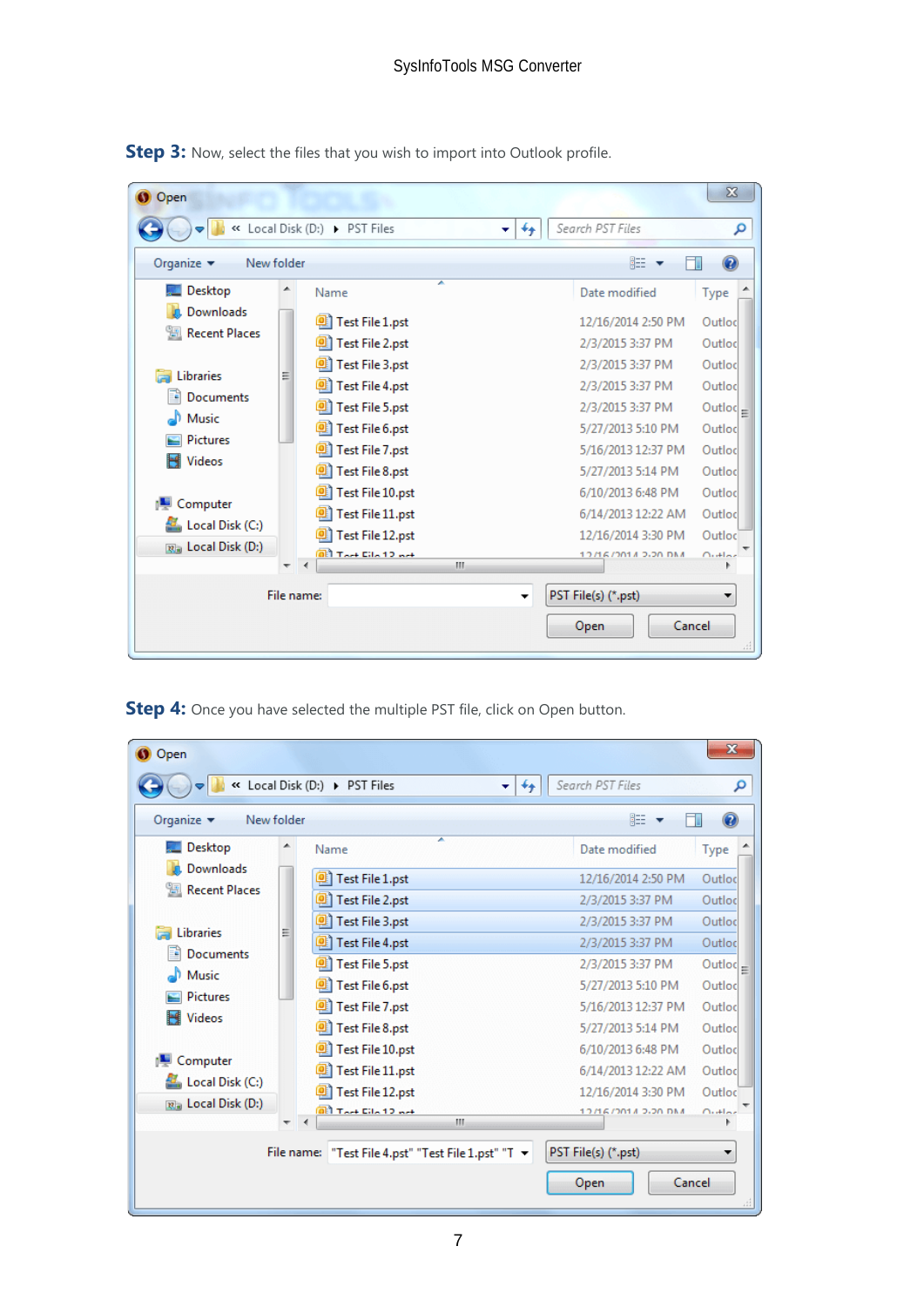**Step 5:** The selected PST files will be displayed on the screen. Now, hit a click on **Add PST Files to MS Outlook** button to start the process.

| YSÍNFO <b>T</b> OOLS\<br><b>Add Outlook PST</b><br><b>Attach multiple PST files in MS Outlook</b><br>Search files<br><b>Add files</b><br>Remove All<br>Remove |                  |
|---------------------------------------------------------------------------------------------------------------------------------------------------------------|------------------|
| <b>File Name</b>                                                                                                                                              | File Size(Bytes) |
| D: VPST Files \Test File 1.pst                                                                                                                                | 136135680        |
| D: \PST Files\Test File 2.pst                                                                                                                                 | 113787904        |
| D:\PST Files\Test File 3.pst                                                                                                                                  | 164324352        |
| D: \PST Files\Test File 4.pst                                                                                                                                 | 62489600         |
| m.<br>∢<br>Total number of files: [4]                                                                                                                         | r                |
| Add PST files to Ms Outlook>><br>Help<br>Click Add PST files to Ms Outlook                                                                                    | Close            |

**Step 6:** Within a short span of time, all the files that you have selected will be added to your Outlook profile. Click OK and exit the software.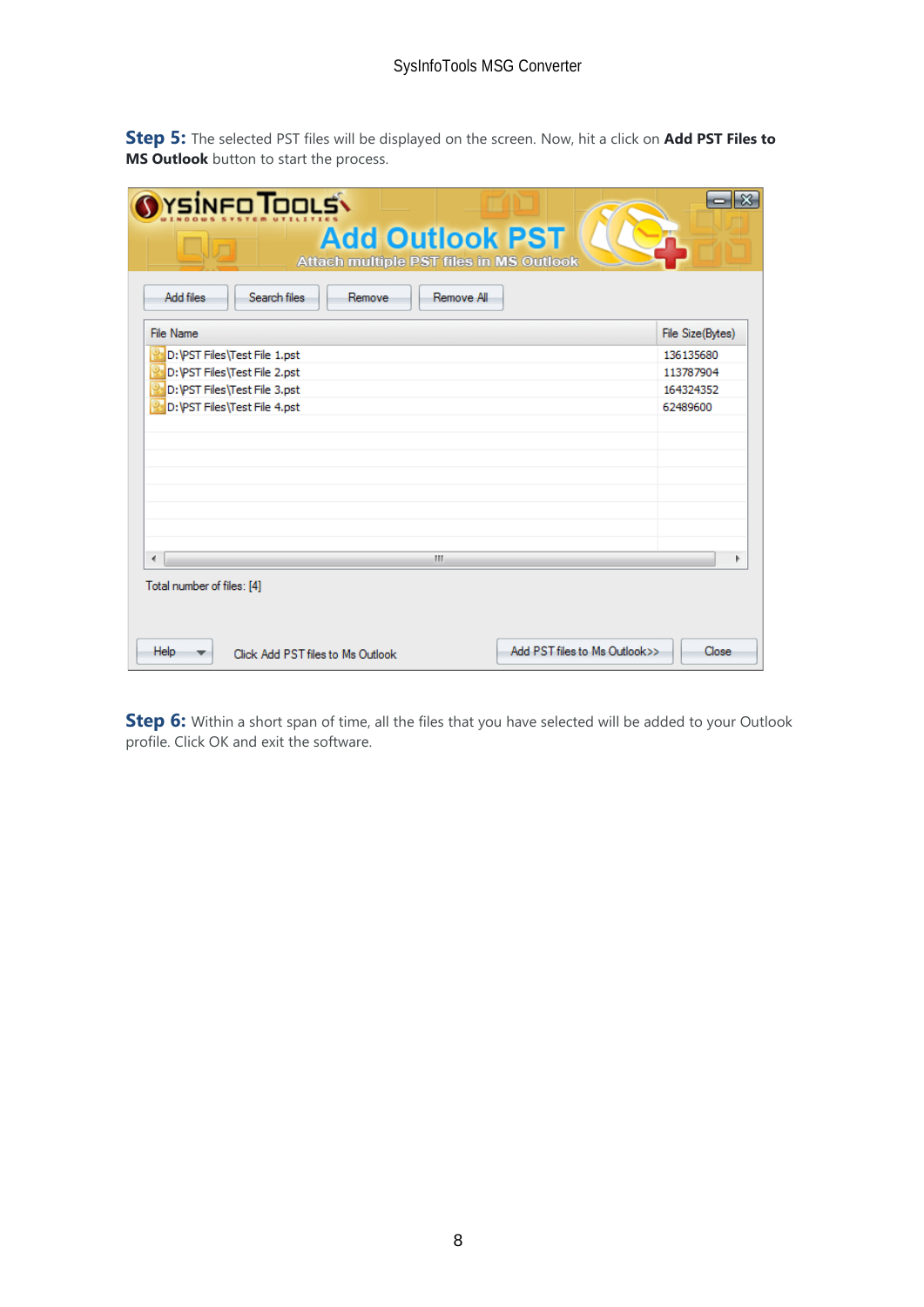#### SysInfoTools MSG Converter

| YSÍNFO TOOLS<br><b>Add Outlook PST</b><br>Attach multiple PST files in MS Outlook<br><b>Add files</b><br>Search files<br>Remove All<br>Remove                                                                        |                                                 |
|----------------------------------------------------------------------------------------------------------------------------------------------------------------------------------------------------------------------|-------------------------------------------------|
| <b>File Name</b>                                                                                                                                                                                                     | File Size(Bytes)                                |
| D: \PST Files\Test Filq"<br>$-23$<br>SysInfoTools Add Outlook PST x86(Full) v1.0<br>D: \PST Files\Test File<br>D: \PST Files\Test File<br>D: \PST Files\Test File<br>All pst files added successfully in ms outlook. | 136135680<br>113787904<br>164324352<br>62489600 |
| OK<br>m<br>Add PST files to Ms Outlook>><br>Help<br>All pst files added successfully in ms outlook                                                                                                                   | Close                                           |

# <span id="page-9-0"></span>**6. Uninstall theSoftware**

To uninstall the software from your system, you can use any of the two methods described below:

- **1.** Uninstall from **ControlPanel**
- **2.** Uninstall from **Windows Start menu**

#### **Uninstall from Control Panel:**

Touninstall**SysInfoToolsAdd Outlook PST** toolfromControlPanel,followthesteps shown

below:

- Click the **Start Menu** > **Control Panel** and then double click the **Add or Remove Programs** icon.
- Select **SysInfoTools Add Outlook PST** and click **Remove**.
- A warning message before un-installing the software will be displayed on the screen.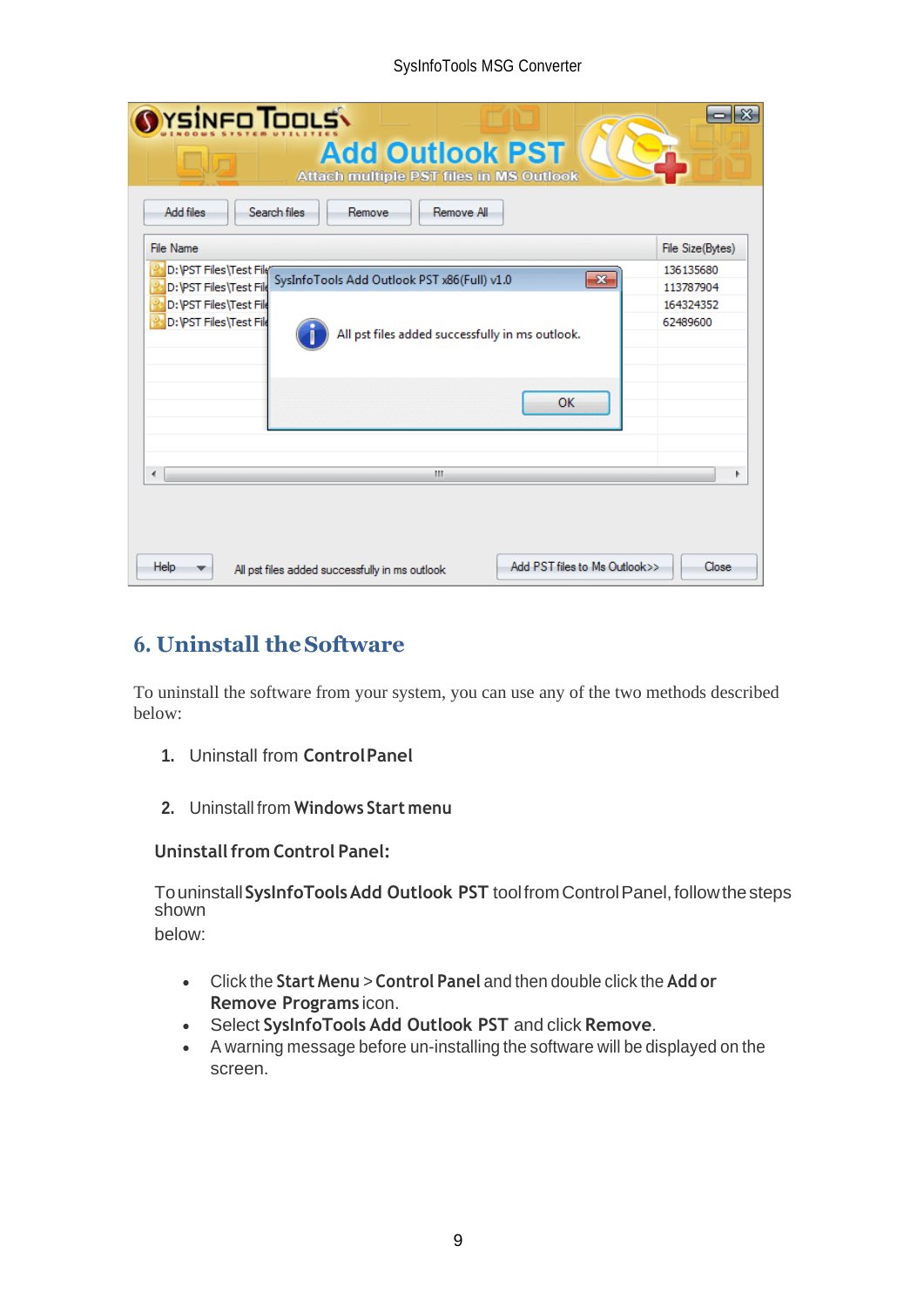| SysInfoTools Add Outlook PST x86(Full) v4.0 Uninstall                                                                |  |
|----------------------------------------------------------------------------------------------------------------------|--|
| Are you sure you want to completely remove SysInfoTools<br>Add Outlook PST x86(Full) v4.0 and all of its components? |  |
| N٥<br>l at                                                                                                           |  |

• Click **'Yes'** to uninstall the software completely from your system.

#### **Uninstall from Windows Start menu:**

To uninstall **SysInfoTools Add Outlook PST** file from Windows Start menu, follow the steps shown below:

- Click the **Start** button from the Windows menu.
- Click**AllPrograms**>**SysInfoToolsAdd Outlook PST>Uninstall SysInfoToolsAdd Outlook PST**.
- A warning message before un-installingwill be displayed on the screen.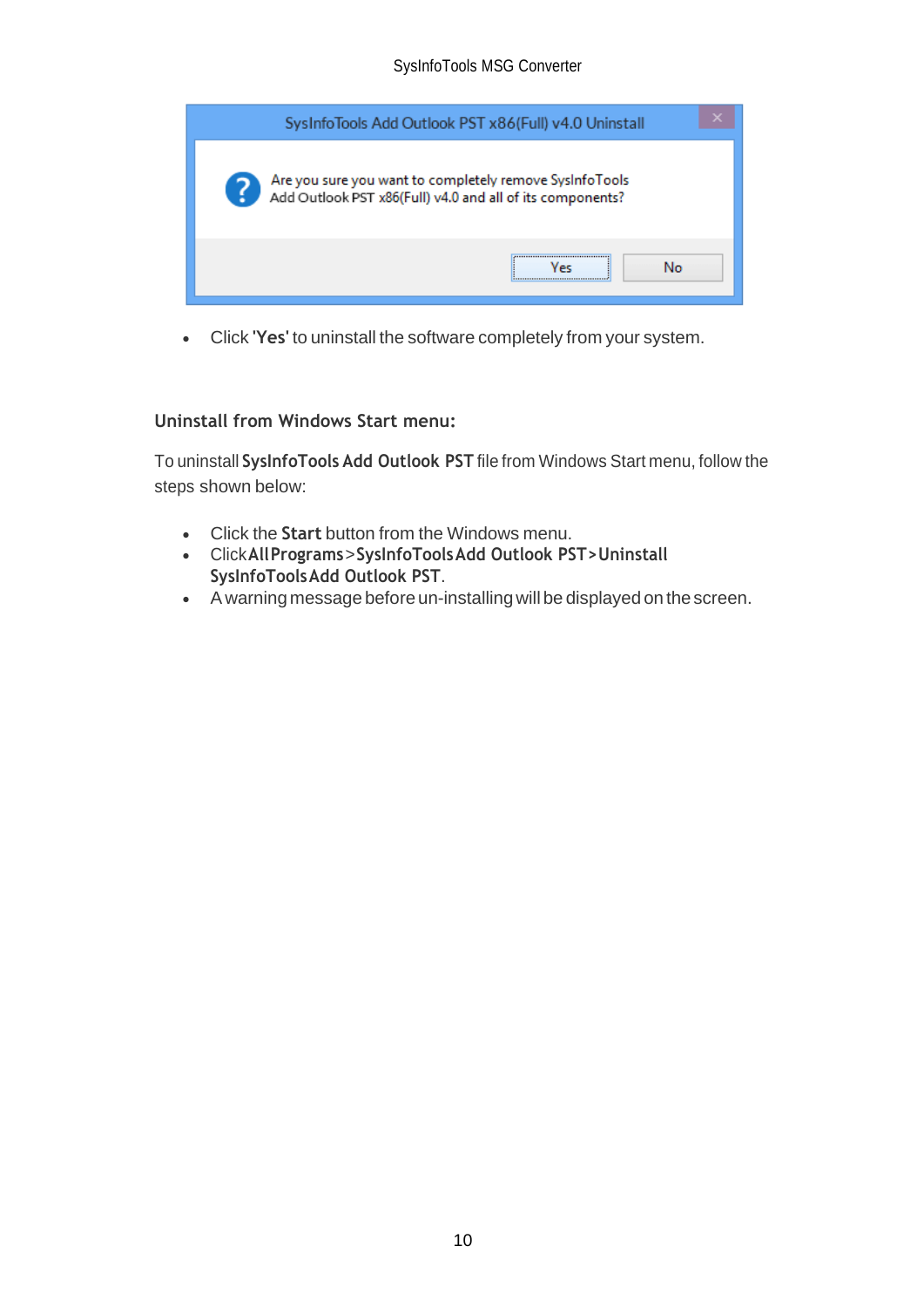

• Click **'Yes'** to uninstall the software completely from your system.

## <span id="page-11-0"></span>**7. Legal Notice**

[Copyright\(](#page-11-1)See 7.1)

- [Disclaimer](#page-11-2)(See 7.2)
- [Trademarks](#page-12-0)(See 7.3)
- [License Agreement](#page-12-1)(See7.4)

## <span id="page-11-1"></span>**Copyright**

SysInfoTools Add Outlook PST software, accompanied user manual and documentation are copyright of SysInfoTools Data Recovery, with all rights reserved. Under the copyright laws, this user manual cannot be reproduced in any form without the Prior written permission of SysInfoTools. No Patent Liability is assumed, however, with respect to the use of the Information contained herein.

### <span id="page-11-2"></span>**Disclaimer**

The Information contained in this manual, including but not limited to any product specifications, is subject to change without notice. SysInfoTools Data Recovery Provides no warranty with regard to this manual or any other information contained herein and here by expressly disclaims any implied warranties of merchantability or fitness for any particular purpose with regard to any of the foregoing SysInfoTools Data Recovery assumes no liability for any damages incurred directly or indirectly from any technical or typographical errors or omissions contained herein or for discrepancies between the product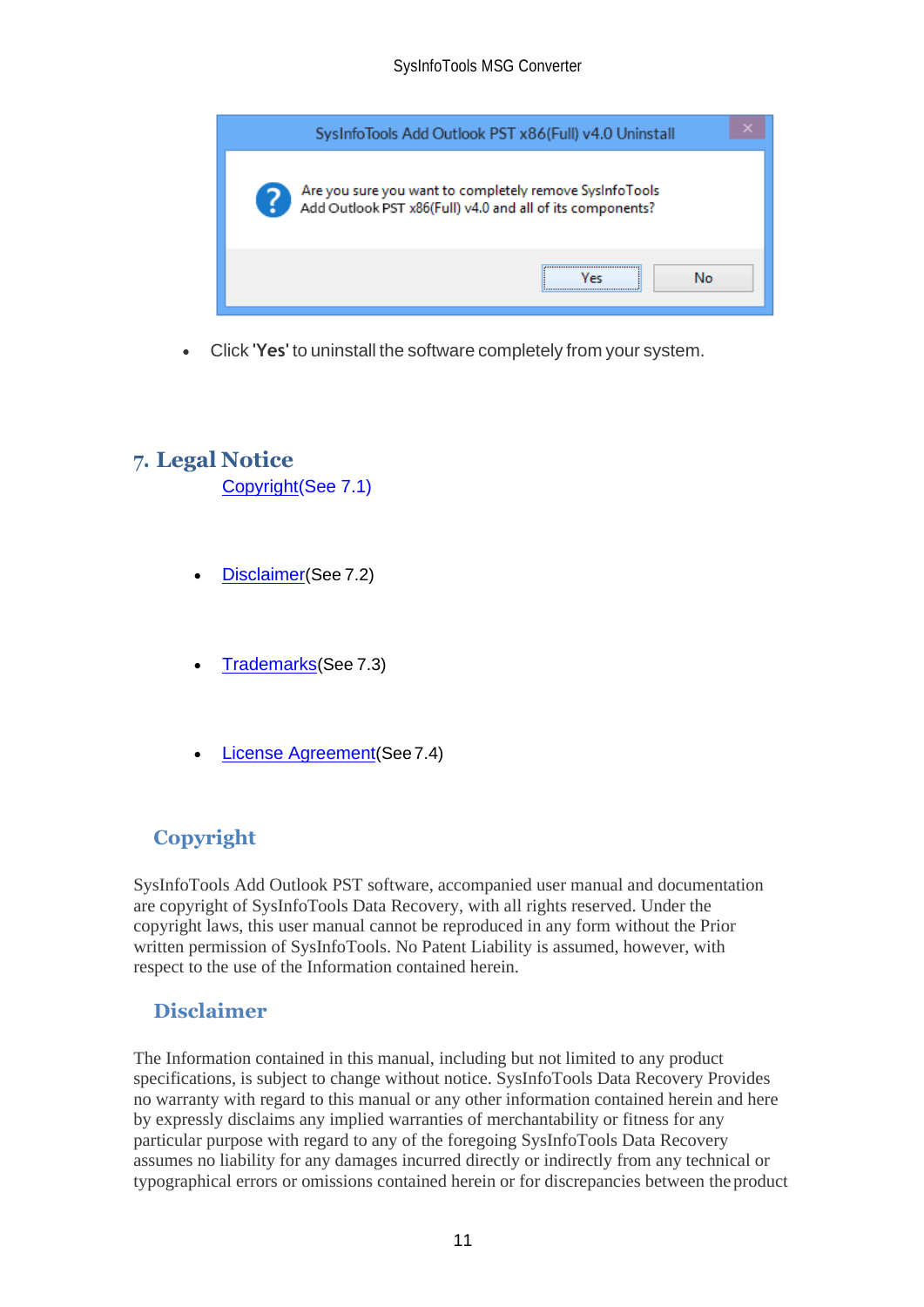and the manual. In no event shall SysInfoTools Data Recovery, be liable for any incidental, consequential special, or exemplary damages, whether based on tort, contract or otherwise, arising out of or in connection with this manual or any other information contained herein or the use there of.

## <span id="page-12-0"></span>**Trademarks**

SysInfoTools Add Outlook PST Tool is a registered trademark of SysInfoTools Data Recovery.

Windows 2000, 2003, XP and Windows Vista are registered trademarks of Microsoft Corporation.

All other brands and product names are trademarks or registered trademarks of their respective companies.

## <span id="page-12-1"></span>**License Agreement**

SysInfoTools Add Outlook PST Copyright by SysInfoTools Data Recovery.

#### Your Agreement to this License

You should carefully read the following terms and conditions before using, installing or distributing this software, unless you have a different license agreement signed by SysInfoTools Data Recovery.

If you do not agree to all of the terms and conditions of this License, then: do not copy, install, distribute or use any copy of SysInfoTools Add Outlook PST with which this License is included, you may return the complete package unused without requesting an activation key, within 30 days after purchase, for a full refund of your payment.

The terms and conditions of this License describe the permitted use and users of each Licensed Copy of SysInfoTools Add Outlook PST. For purposes of this License, if you have a valid single-copy license, you have the right to use a single Licensed Copy of SysInfoTools Add Outlook PST; if you or your organization has a valid multi-user license, then you or your organization have/has the right to use up to a number of Licensed Copies of

SysInfoTools Add Outlook PST equal to the number of copies indicated in the documents issued by SysInfoTools when granting the license.

#### Scope of the License

Each Licensed Copy of SysInfoTools Add Outlook PST may either be used by a single person or used non-simultaneously by multiple people who use the software personally installed on a single workstation. This is not a concurrent user license. All rights of any kind in SysInfoTools Add Outlook PST, which are not expressly granted in this License, are entirely and exclusively reserved to and by SysInfoTools. You may not rent, lease, modify, translate, reverse engineer, decompile, disassemble, or create derivative works based on, SysInfoTools Add Outlook PST, nor permit anyone else to do so. You may not make access to SysInfoTools Add Outlook PST available to others in connection with a service bureau, application service provider, or similar business, nor permit anyone else to do so.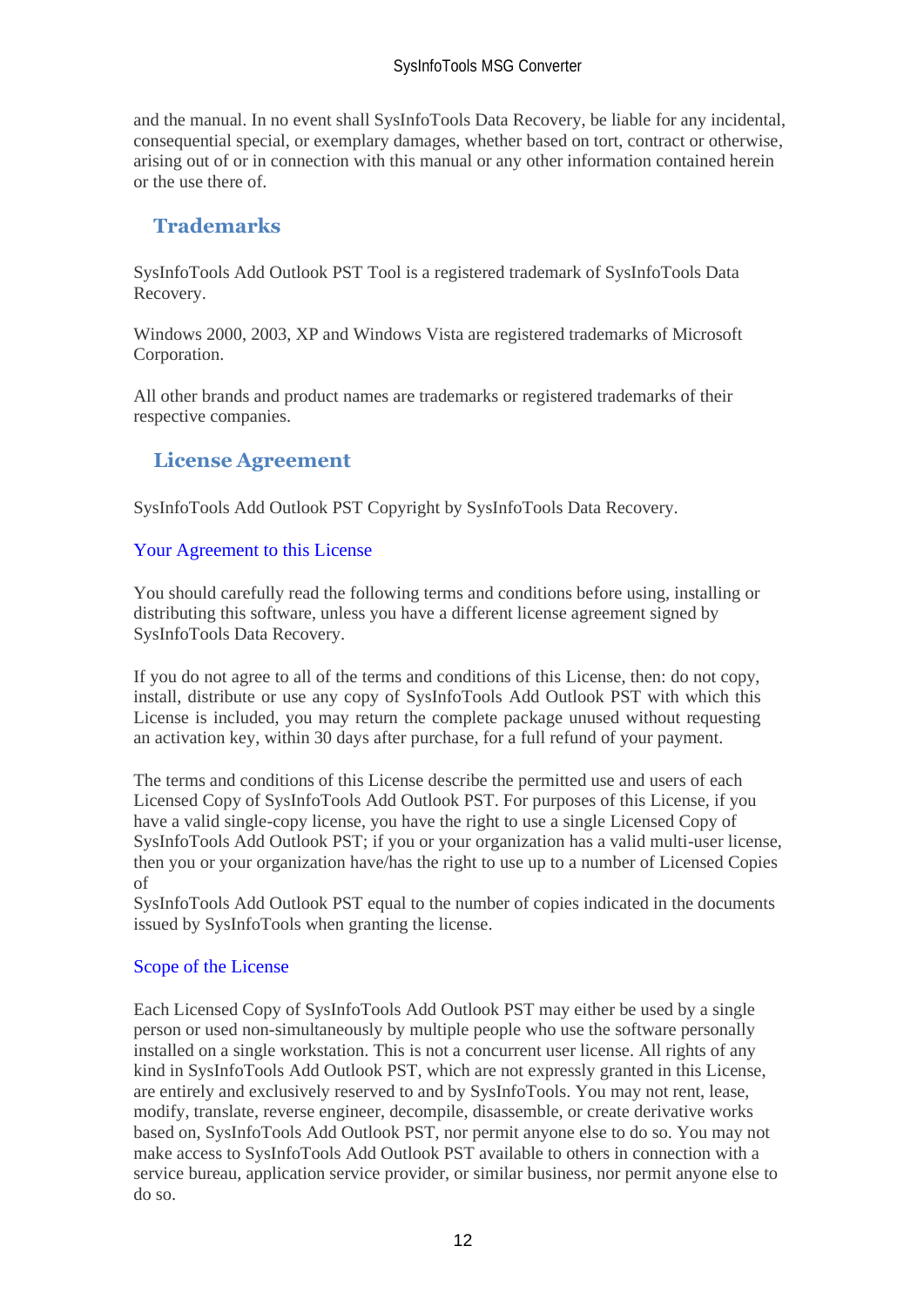#### Warranty Disclaimers and Liability Limitations

SysInfoTools Add Outlook PST, and any and all accompanying software, data and materials, are distributed and provided AS-IT-IS and with no warranties of any kind, whether expressed or implied. In particular, there is no warranty for the quality of data recovered. You acknowledge that good data processing procedure dictates that any program, including SysInfoTools Add Outlook PST, must be thoroughly tested with noncritical data before there is any reliance on it, and you hereby assume the entire risk of all use of the copies of SysInfoTools Add Outlook PST covered by this License. This disclaimer of warranty constitutes an essential part of this License.

In addition, in no event does SysInfoTools authorize you or anyone else to use SysInfoTools Add Outlook PST in applications or systems where SysInfoTools Add Outlook PST failure to perform can reasonably be expected to result in a significant physical injury, or in loss of life. Any such use is entirely at your own risk, and you agree to hold SysInfoTools harmless from all claims or losses relating to such unauthorized use. You agree to hold SysInfoTools Data Recovery harmless from any and all claims or losses relating to such unauthorized use.

# <span id="page-13-0"></span>**8. Technical Support**

We provide 24/7 online support to solve customer's queries. We have highly skilled and expert support team, who makes use of modernized communication devices, thereby achieving maximum efficiency and an exceptional response time.

# <span id="page-13-1"></span>**9. About SysInfoTools**

Since several years, SysInfoTools has evolved as one of the trusted names in the field of Data Recovery of the different types of files. The main aim of our organization is to provide the best possible solution to our customers so that our customers can recover their data and relief them from the frustration of data loss. We aim at providing values to our customers and try to satisfy them in every possible way. Customer satisfaction is prime reward for our organization.

SysInfoTools provides a wide range of software for different types of corrupt files recovery and repair for corrupt zip files, MS BKF files, Open Office files (Base files, Impress files, Draw files, Calc files, Math files and Writer files), MS Office 2007 files (MS Word files, MS PowerPoint files and MS Excel files). SysInfoTools also provides software for corrupt PST files of MS Outlook and DBX files of Outlook Express. In addition, we have more recovery software which are available for crashed hard disk recovery and repair like software for FAT recovery and NTFS recovery. In future, we are going to expand our operations to offer more software for different types of corrupt files, Database, Email migration, Desktop utilities, Network management and many more which will help our customers to recover their valuable data.

The hard drives data recovery software provided by our organization ensures safe and accurate data recovery from the hard drive. It does not modify the existing content of the hard drive and make the fresh copy of the recovered data. Hard drives data recovery software are useful in situation when there is an accidental deletion of files, which are deleted due to virus attacks, disk formatting and software malfunctioning.